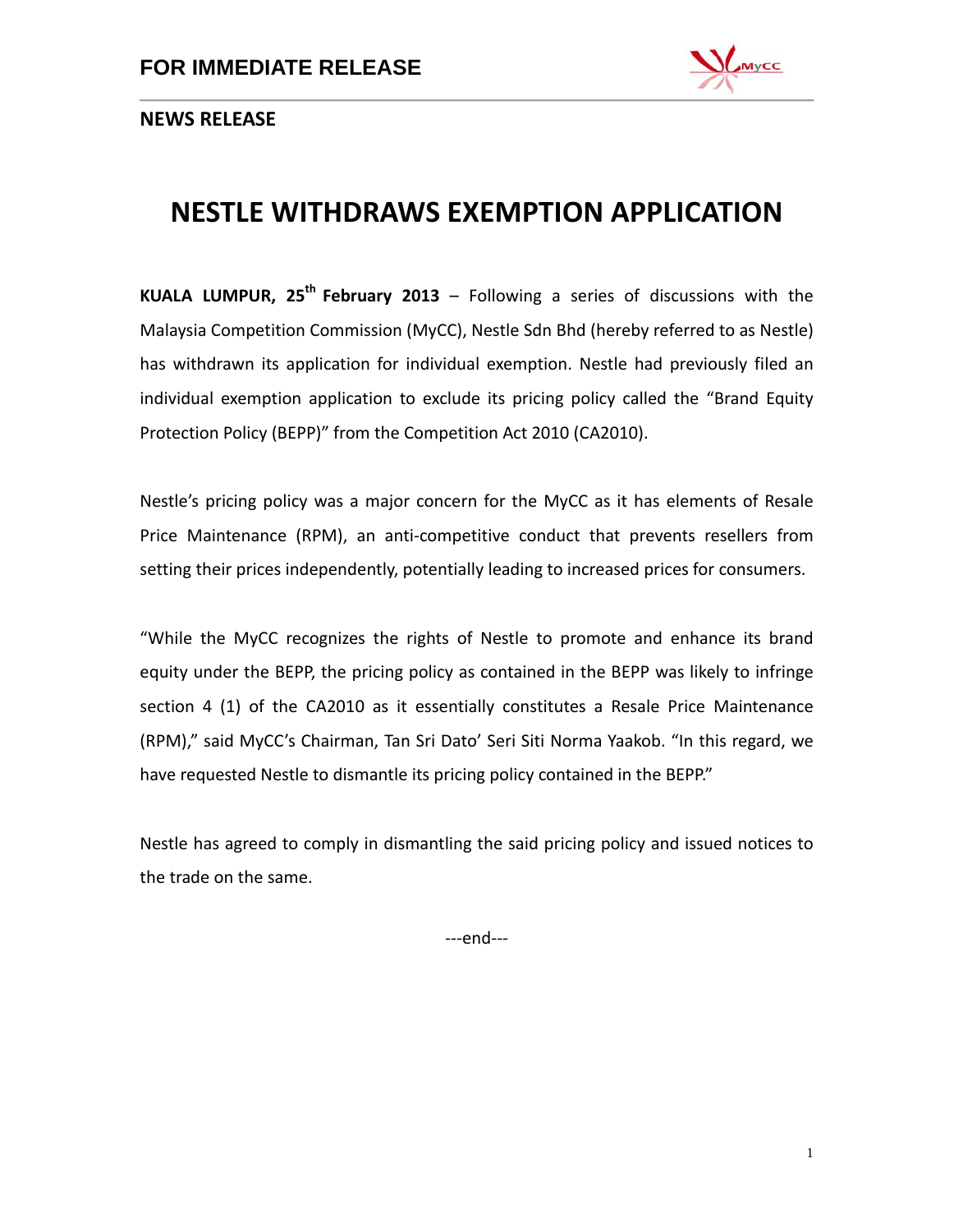

**For media enquiries, please contact:** Rowena Wong Email : [rowena@mycc.gov.my](mailto:rowena@mycc.gov.my) Telephone : +603 2273 2277 ext 111 **Corporate Communication Unit Malaysia Competition Commission**

**About Malaysia Competition Commission (MyCC)**

Established in June 2011, MyCC is an independent body responsible for enforcing the Competition Act 2010, which was implemented to create healthy competition which would in turn stimulate productivity and innovation, thus creating wider choices of products for consumers with better quality and reasonable prices.

The Act applies to all commercial activities undertaken within and outside Malaysia that affect competition in the Malaysian market. It provides a regulatory framework including powers to investigate, adjudicate and impose penalties on the perpetrators of the competition laws.

For more information on the Act and MyCC activities, log on to [www.mycc.gov.my.](http://www.mycc.gov.my/)

## **Notes to Editor:**

## **Information on Section 4 of the Competition Act 2010** *Section 4: Prohibited horizontal and vertical agreement*

- 4. (1) A horizontal or vertical agreement between enterprises is prohibited insofar as the agreement has the object or effect of significantly preventing, restricting or distorting competition in any market for goods or services.
	- (2) Without prejudice to the generality of subsection (1), a horizontal agreement between enterprises which has the object to—

(a) fix, directly or indirectly, a purchase or selling price or any other trading conditions;

- (b) share market or sources of supply;
- (c) limit or control—
	- (i) production;
	- (ii) market outlets or market access;
	- (iii) technical or technological development; or
	- (iv) investment; or